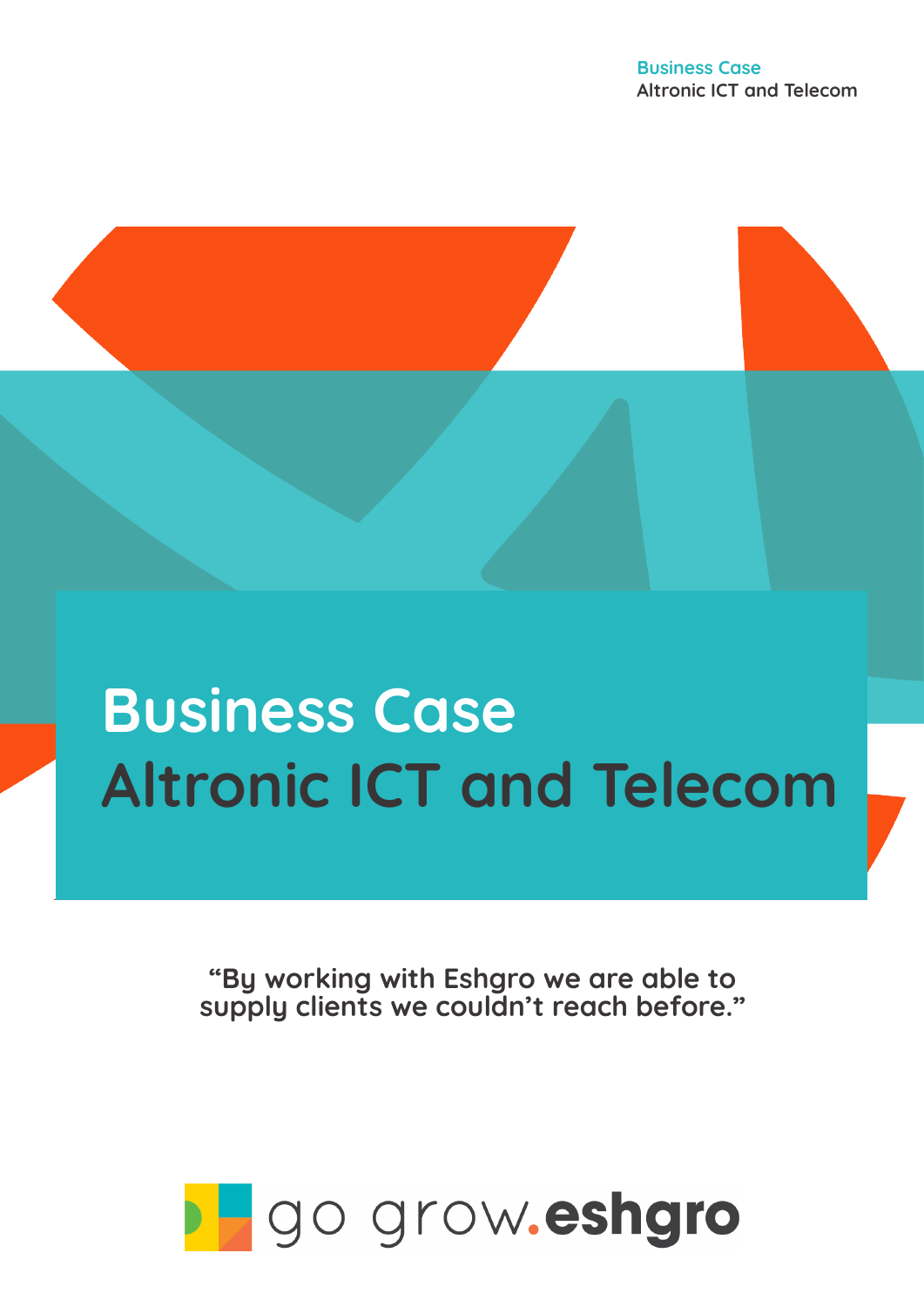**"By working with Eshgro we are able to supply clients we couldn't reach before."**

Sjoerd Swart and Gert de Jong Managers Altronic ICT en Telecom



**Altronic is an ICT and telecom supplier, located in Hendrik Ido Ambacht (NL). Altronic's Management has chosen Eshgro as partner for supplying business cloud solution. "By working with Eshgro we are able to supply clients we couldn't reach before," say Sjoerd Swart and Gert de Jong, managers at Altronic.**

Altronic has been active since 1991 and has years of experience and broad knowledge of the ICT-Telecom market. Altronic supports organisations with advice on, supplying, implementing and managing innovative ICT and telecom solutions. Thanks to their practical approach Altronic makes it possible for clients to use affordable and innovative solutions. As well as many business clients, Altronic services organisations in the public and healthcare sectors.

#### **Growth plans**

The Management at Altronic has ambitious growth plans, so they want to service ever bigger organisations. But with a new market come new obstacles and client requests. "Enterprise organisations often have specific demands when it comes to certifications, continuity and service levels. In order to comply we had to invest heavily in our organisation and technology. That would bring risks we'd rather not take. The cooperation with Eshgro offers us the means to comply with the demands of these organisations, without having to invest ourselves."



Altronic uses Eshgro's cloud platform. This is billed on a pay-per-use basis. That way, Altronic can offer clients a quick and easy scale-up when necessary. Sjoerd is very satisfied with the way Eshgro has fitted out the technical infrastructure. "We are very impressed with Eshgro's approach. Their way of working shows that they are solid and reliable."

## **Continuity and reliability**

The cooperation with Altronic also ensures that Altronic can live up to the clients' wish for continuity. Eshgro offers Altronic and her clients to option to enter into a tripartite agreement. With this agreement HPE guarantees the continuity of the service supply, should one of the other parties be withdrawn. With this certainty Altronic can also guarantee bigger clients that continuity is secure. Gert: "I know we can fall back on people who could seamlessly fill any gap."